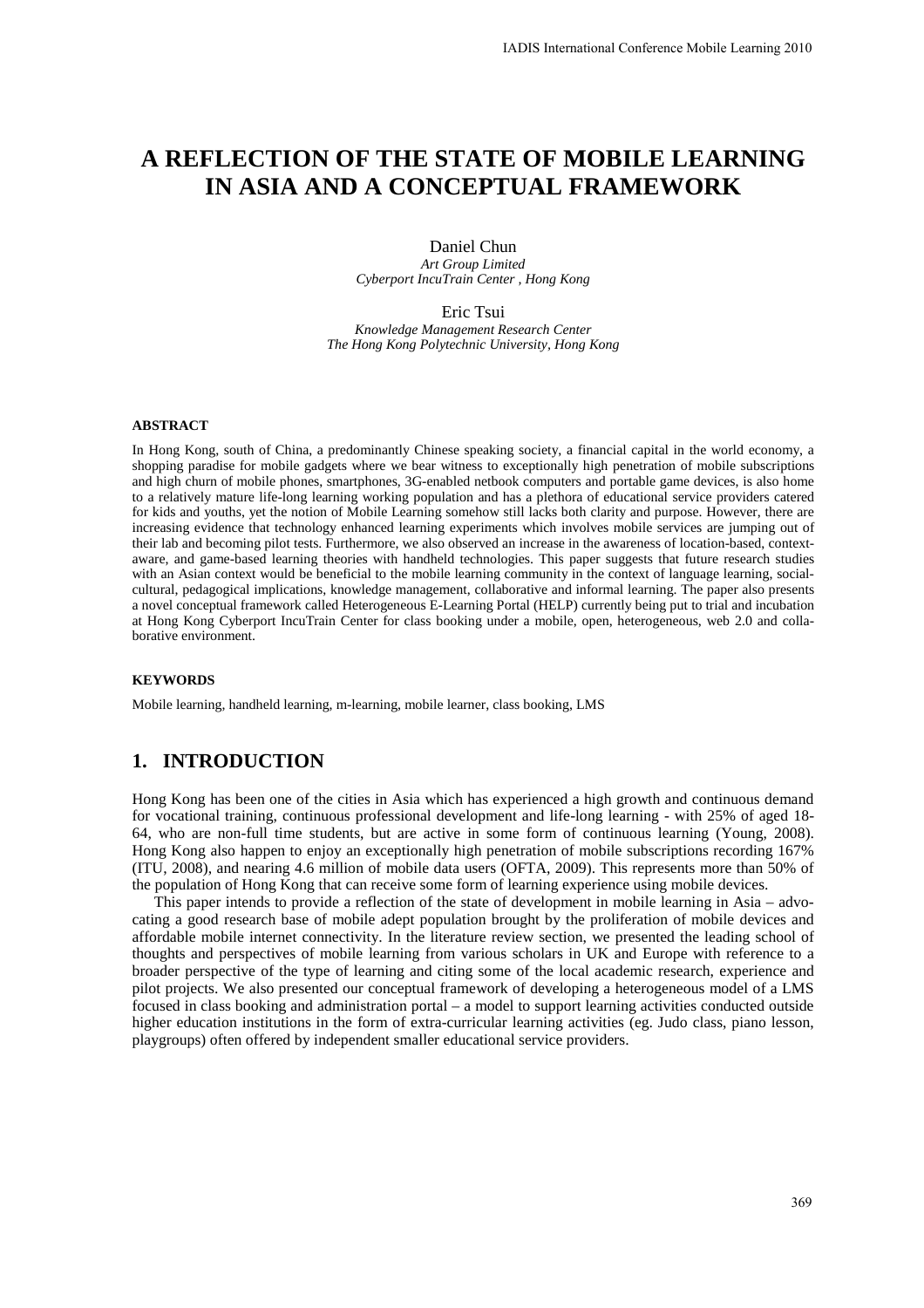### **2. THE MOBILE LEARNER**

#### **2.1 The Mobile Learning Projects in Asia**

In Hong Kong, there has been various pilot projects led by tertiary institutions such as Hong Kong Institute of Education's SMS-based teaching and learning system developed by So (2009) suggesting that SMS is still the most prevalent access model. Similar notion was also suggested by Ramos (2007) earlier in Philippines with the use of "SMS texting" in language learning. The University of Hong Kong's mobile quizzes (HKU, 2008) developed for the Beijing Olympic Equestrian also enables high school students to learn about the history of the Olympic games, equestrian event and the host organization. In Taiwan, Chiang *et al* (2007) concluded that m-learning related thesis and dissertations at universities had shown sharp rise between 2000 to 2005 at their local central thesis ETDS database while Luo *et al* (2009), also from Taiwan, reported that the results of 29 fifth-graders participating in a fieldtrip activity augmented by the use of learning objects delivered via PDA did "increase the efficiency of the learning process" and supports "collaborative learning". A review of the statistics in mobile phones ownership in Asia also suggests that the use of mobile learning could be on the rise since the growth of mobile phones is still strong.

The mobile penetration rate measures as mobile subscription rate per 100 people by ITU is also quite high with Singapore at 138%, Taiwan (China) at 110%, Malaysia at 102%, Australia at 105%, and with less densely populated countries like Philippines at 75%, Indonesia at 61% and China at 49% (ITU, 2008). The latter two has a huge population spreading a vast geographical area; hence in urban cities, this percentage can be higher. Selecting just a few European countries from the list reveals Portugal at 139%, United Kingdom at 126%, Finland 128%, Estonia 188% and Germany 128%, while USA and Canada is trailing behind other developed countries at 86% and 78% respectively. Based on this, one can hypothesize that these Asian countries could demonstrate the same propensity to the acceptance to mobile learning environment.

Motlik (2008) provides the supporting argument that despite the lack of e-learning successes in Asia, mobile learning seems to hold better promise as a result of more affordable technology and increased flexibility to situational distance education learning opportunity. Paliwal (2009) however suggested that the open question of finding the "viable and valuable revenue stream" remains the key obstacles to include m-learning into the main stream in Asia.

A review of the recent literature and conference proceedings related to mobile learning in general has suggested that the m-Learning or mobile learning still lacks definition albeit gaining more of an identity (Traxler, 2009) and has shown significant growth (Kukulska-Hulme, 2009). As the new mobile learner evolves from the mobile people (Peng, 2009), the ability to choose when and where to learn, not being bound by access, location, situation and context (Cobcroft et al (2006) are increasingly attractive and promising especially for using mobile devices for learning languages. Many of the mobile learning pilot tests also

suggested that mobile services are best suited to supported language learning in United Kingdom (Kukulska-Hulme *et al*, 2008); in Turkey (Cavus *et al*., 2009) and in Philippines (Ramos, 2007) and also in Hong Kong (So, 2009). These collectively suggest that mobile learning environment applied to the context of language learning are slowly becoming to be better understood by some.

## **2.2 A Call for HELP - a Conceptual Framework**

The need for defining new conceptual frameworks in evaluating mobile learning has been suggested by many scholars like Peng et al (2009) in "ubiquitous knowledge construction", Laurillard (2007) in "conversational framework" and Cobcroft et al (2006) to "guide the design of learning-centered educational environments" and Traxler (2005) reflecting the need for critically evaluating and analyzing various mobile learning pilot tests. Kukulska-Hulme *et al* (2009) and Tsui *et al* (2008) both provide the supporting argument of how important the learning context is when applied in any new model or framework. This paper presents our novel conceptual framework of Heterogeneous E-Learning Portal (HELP) deployed as a class booking portal as a service to connect the stakeholders currently involved in extracurricular activities as shown below in figure 1.

In HELP, the stakeholders participate in a heterogeneous e-learning administrative portal - servicing parents (P), educational service providers (SP) and instructors (I). HELP in the context of learning centers around the need for the stakeholders engage in a relationship because of the learning object – a tuition class. A class is defined in this context a physical face-to-face delivery of learning (eg. a piano class, a judo lesson, an art and craft play group). As suggested by So (2009), the current practices of learning delivery can be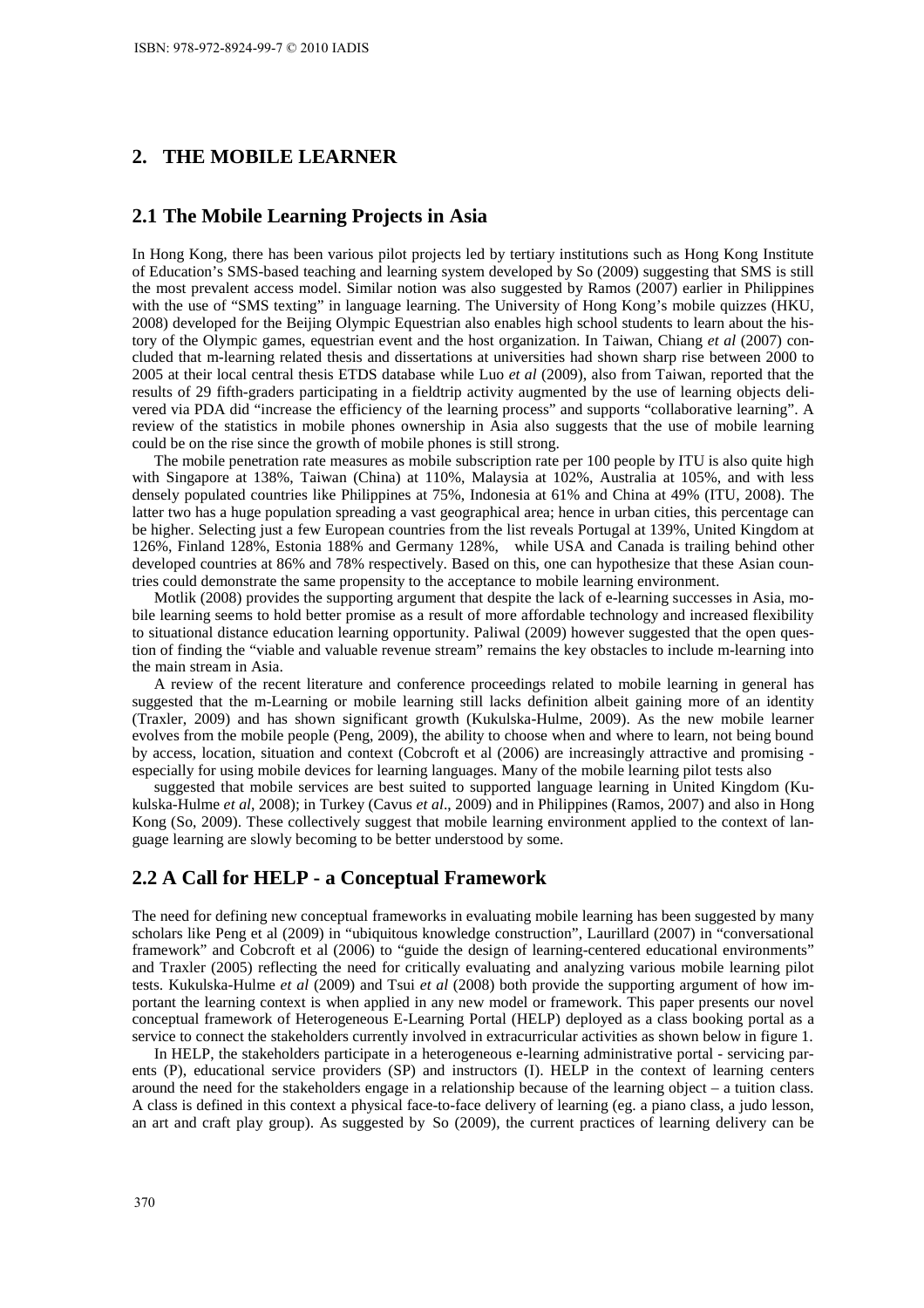further enhanced with better and capable learner administration tool such as class enrolment, leave notification, grading, results, feedback, follow-me, tags, alerts, quizzes, and rich media. Future enhancement in HELP Mobile Edition (HELP-ME) is anticipated to offer via SMS or wireless browser access.



Figure 1. HELP-ME stakeholders relationship (outside Higher Education Enterprise)

Even simple SMS request-response keywords to interact with this class booking portal could be collectively contributing to improving the learning outcomes, and could help achieving other educational goals (Kukulksa-Hulme, 2009).

This conceptual framework which we refer as Heterogeneous E-Learning Portal (HELP) and the Mobile

Edition (HELP-ME) intends to obviate the problems of scale, appropriateness and lack of critical mass. By offering an environment to stakeholders across different learning objects (face to face class) provided by different educational service providers, this increase access and promotes user participation. This project is a work in progress seed funded by Art Group Limited and receives incubation funding support from the Hong Kong Cyberport IncuTrain Center to develop the mobile learning 2.0 application.

### **3. CONCLUSION**

This paper aims to reflect on the current state of mobile learning around the world highlighting the divide existing in Asia and the rest of the world in mobile learning. Despite having similar if not higher propensity to use mobile services, and equally high propensity of taking continuous education or language learning, the research activities in mobile learning in Asia are still trailing behind the western world. Furthermore, we concluded that there are in fact sufficient competence and research interests in the academic community regionally in Asia. We also highlighted various pilot test initiatives in mobile learning from professional practitioners, academic researchers, quasi-government bodies willing to invest fund into researching mobile learning projects before these projects can have their own revenue and reaching the main stream (Paliwal, 2009).

Finally, we have presented our Heterogeneous E-Learning Portal (HELP) conceptual framework and (HELP ME) – the mobile edition to the conference attendees. Focusing in mobile learning research opportunities can be challenging especially when the framework is to be designed for use external of an enterprise.

The conceptualization and evaluation methodologies of these mobile learning trials do require careful planning and alignment (Traxler, 2007) to the unique attributes or business aims of the organization (Traxler *et al*, 2005). In parallel to some of the conclusions drawn from the Open EdTech (2009) which calls for help to "embrace the full promise of mobile devices as learning platform", we are working towards this goal, testing our proposed framework with user trials and we will be able to report and share our findings in future.

#### **ACKNOWLEDGEMENT**

Art Group is grateful of the financial support received from Hong Kong Cyberport IncuTrain Center (http://cyberport.hk) for attending IADIS Mobile Learning 2010 conference and the ongoing research for developing collaborative learning 2.0 application based on the conceptual framework presented in this paper.